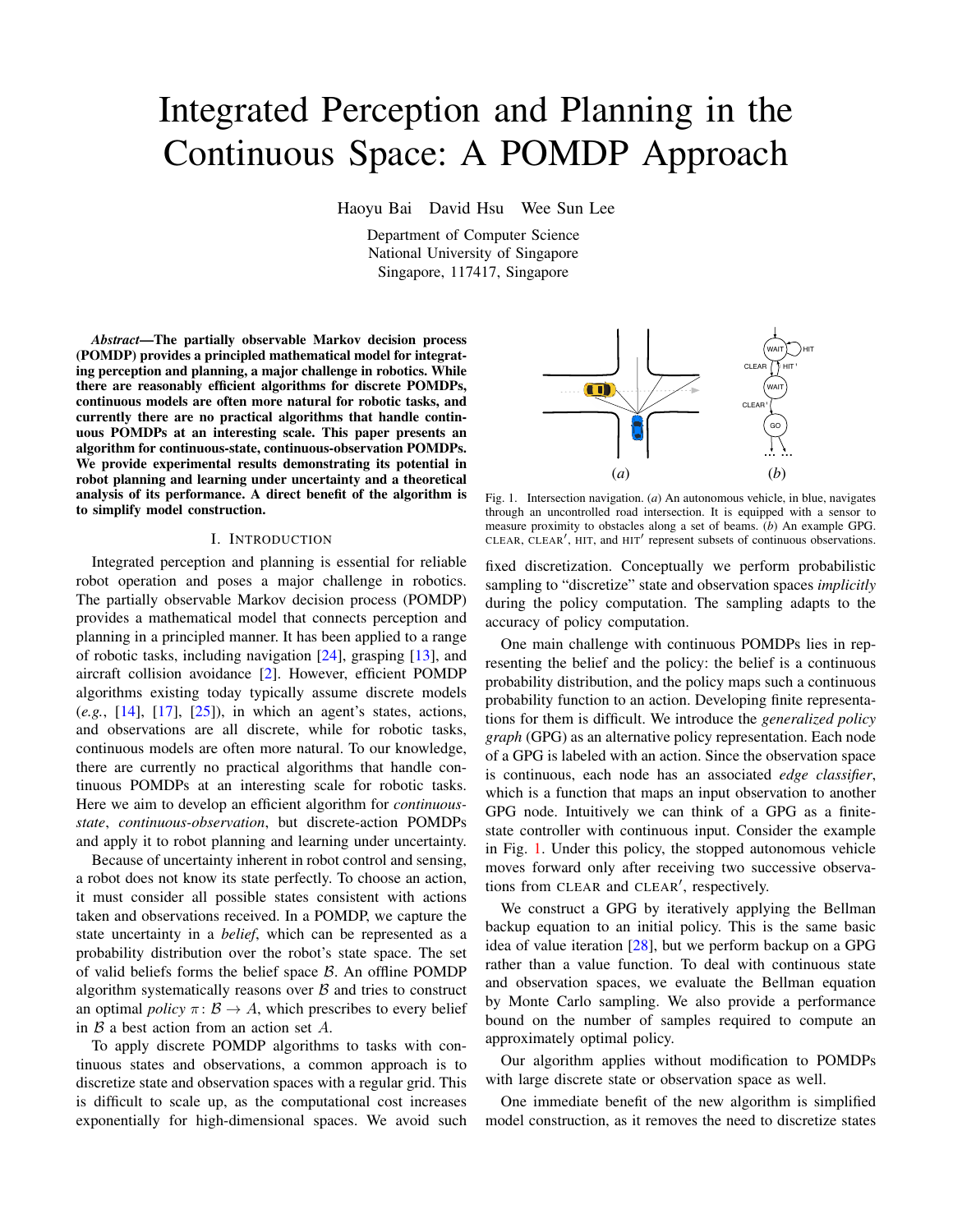and observations manually. Consider the example in Fig. [1](#page-0-0) again. In a discrete POMDP model, we must choose discrete locations as the states for the vehicles. We must also construct observations. One way is to quantize the proximity sensor readings for each beam. This results in  $2<sup>K</sup>$  observations for  $K$  beams, even with a two-level quantization. A more sophisticated observation model calculates the maximum-likelihood vehicle location by preprocessing the sensor readings and uses the estimated location as the observation. This reduces the number of observations, but may lose information during the preprocessing and degrade the quality of the computed policy (see Section  $V-B$ ). The new algorithm alleviates the difficulty of these modeling choices by sampling directly from the continuous state and observation spaces during the policy computation.

One way of dealing model uncertainty in a POMDP is to incorporate unknown model parameters into the state [\[8\]](#page-7-7), thus performing planning and learning simultaneously. In this setting, one added benefit of the new algorithm is that it handles continuous model parameters directly, without the need to discretize them a priori [\[30\]](#page-7-8).

#### II. RELATED WORK

With continuous states, a main difficulty in POMDP planning is belief representation. One approach is to restrict to a parametric class of beliefs, *e.g.*, the Gaussian [\[6\]](#page-7-9), [\[22\]](#page-7-10) or the Gaussian mixture [\[19\]](#page-7-11). However, robotic tasks often involve beliefs with multiple modes and sharp edges, *e.g.*, when a robot navigates through long, narrow corridors with few features. In this case, the Gaussian mixture has difficulty in scaling up. Other approaches use sampled representations such as the particle filter [\[4\]](#page-7-12), [\[19\]](#page-7-11), [\[27\]](#page-7-13), or aggregate sampled beliefs approximately [\[7\]](#page-7-14). Our algorithm uses a sampled belief representation for offline policy computation. For online policy execution, it exploits the policy graph representation and does not track the belief explicitly, thus avoiding the belief representation issue there.

Another difficulty with continuous states is policy representation. Instead of representing the policy directly, one may develop a hierarchical representation for the value function associated with the policy [\[5\]](#page-7-15). The hierarchical representation would be effective if the value function is sufficiently smooth, but may have difficulty in scaling up to high-dimensional state spaces. We thus choose to use the policy graph, which is more direct and simpler. However, the two approaches are complementary and may be combined (see Section [VII\)](#page-7-16).

Continuous observations cause difficulty in a different way. A POMDP policy must condition on all future observations. Clearly it is impossible to enumerate an infinite number of continuous observations. Earlier work addresses this issue by aggregating observations, but it requires discrete states for policy representation [\[12\]](#page-7-17). In contrast, our algorithm handles both continuous states and continuous observations.

Instead of restricting the belief space, a different approach is to search a restricted policy class, *e.g.*, finite-state controllers [\[16\]](#page-7-18), [\[20\]](#page-7-19) or memoryless reactive policies [\[1\]](#page-7-20). These methods, however, cannot guarantee the global optimality of the computed policy. We show in Section [VI](#page-5-0) that under reasonable conditions, our algorithm is guaranteed to find an approximately optimal policy with high probability.

Our algorithm computes offline a policy conditioned on future observations. An orthogonal direction is to perform forward search online (*e.g.*, [\[11\]](#page-7-21), [\[18\]](#page-7-22), [\[23\]](#page-7-23), [\[29\]](#page-7-24)), which chooses a single best action for the current belief. It does not compute a policy and completely avoids the issue of policy representation for continuous state space. Online search and offline policy computation can be combined to solve difficult POMDPs, *e.g.*, by using approximate or partial policies computed offline as default policies for online search.

Our algorithm evaluates the Bellman equation by Monte Carlo sampling. This is the basic idea of approximate dynamic programming [\[21\]](#page-7-25) and used in various MDP/POMDP planning and reinforcement learning algorithms (*e.g.*, [\[1\]](#page-7-20), [\[15\]](#page-7-26)).

Our algorithmic approach builds on the policy search algorithm in [\[9\]](#page-7-27) and the MCVI algorithm [\[4\]](#page-7-12). The former is designed for discrete POMDPs. The latter deals with continuous states, but only discrete observations.

# III. POMDPS WITH CONTINUOUS STATES AND OBSERVATIONS

# *A. The Model*

Formally, a POMDP is a tuple  $(S, A, O, T, Z, R, \gamma)$ , where S, A, and O denote a robot's state space, action space and observation space, respectively. At each time step, the robot takes an action  $a \in A$  to move from a state  $s \in S$  to  $s' \in S$ ; it then receives an observation  $o \in O$ . The model for the system dynamics is specified by a conditional probability function  $T(s, a, s') = p(s'|s, a)$ , which accounts for uncertainty in robot control, unexpected environment changes, *etc.*. Similarly, the observation model is specified by a conditional probability function  $Z(s', a, o) = p(o|s', a)$ , which accounts for sensing uncertainty. The function  $R(s, a)$  specifies a real-valued reward for the robot if it takes action  $a$  in state  $s$ . The robot's goal is to choose a sequence of actions that maximizes the expected total reward  $\mathbb{E}(\sum_{t=0}^{\infty} \gamma^t R(s_t, a_t)),$  where  $s_t$  and  $a_t$ denote the system's state and action at time  $t$ . The discount factor  $\gamma \in [0, 1)$  ensures that the total reward is finite, even when a planning task has an infinite horizon.

As a modeling language, the POMDP is agnostic about whether  $S$ ,  $A$ , and  $O$  are continuous or discrete. The difference is, however, significant for belief and policy representations. In our model, both  $S$  and  $O$  are continuous, but  $A$  is discrete.

# *B. Beliefs*

In a POMDP, we capture the robot's state uncertainty in a belief, which is a probability distribution over S. Suppose that  $b$  is the current belief on the robot state. If the robot executes action  $a$  and receives observation  $o$ , the new belief  $b_{ao}$  is calculated according to the Bayes' rule:

<span id="page-1-1"></span><span id="page-1-0"></span>
$$
b_a(s') = \int_{s \in S} p(s'|s, a)b(s) \,ds,\tag{1}
$$

$$
b_{ao}(s) = \eta p(o|s, a) b_a(s), \tag{2}
$$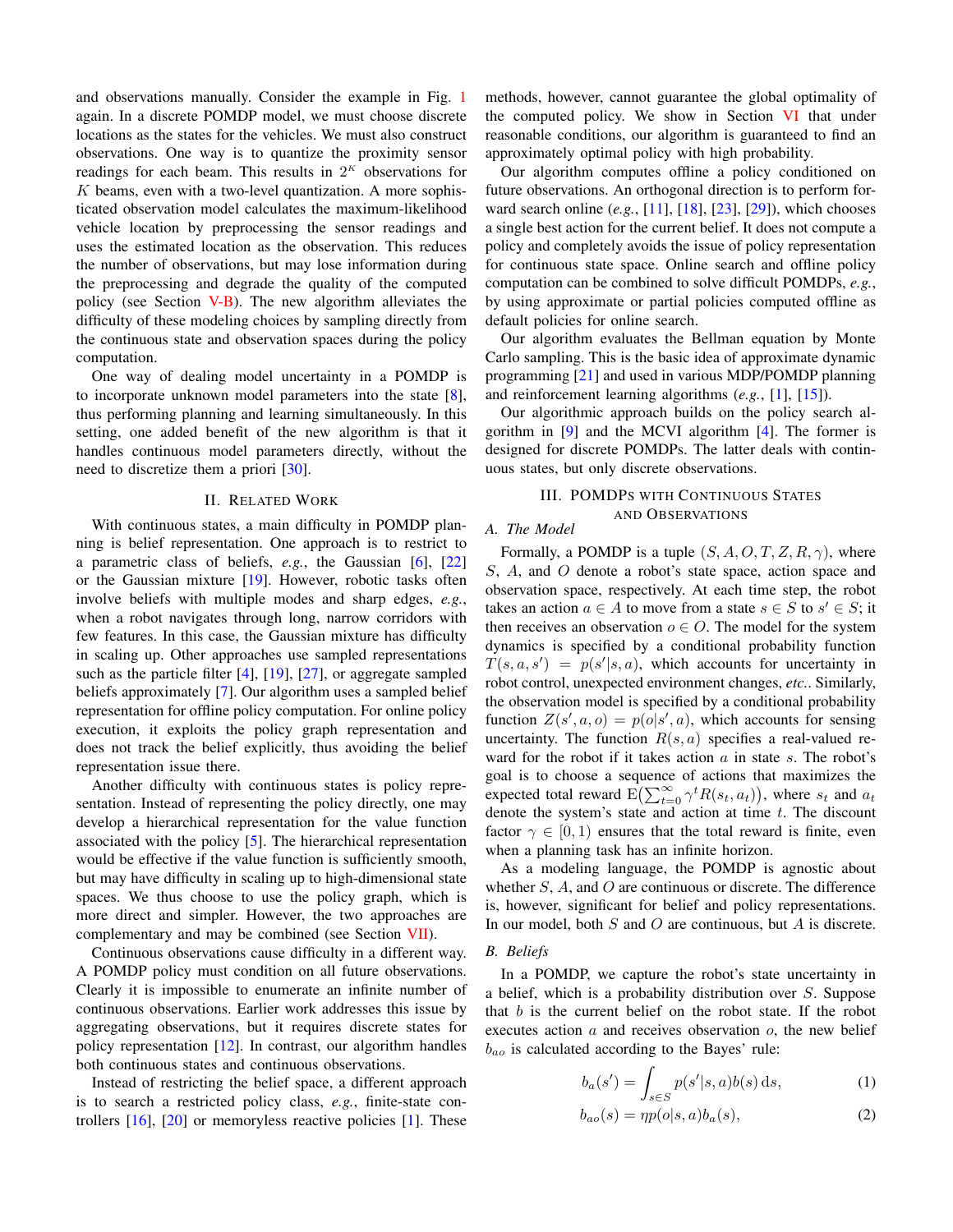where  $\eta$  is a normalizing constant. The update uses the system dynamics model and the observation model to integrate information from  $a$  and  $o$  into the new belief. Since  $S$  is continuous, we use a set of particles [\[28\]](#page-7-6) as a finite belief representation in the offline policy computation.

## *C. Policies*

One common POMDP policy representation is a *policy graph*, which is a directed graph. Each node of a policy graph is labeled with an action from A, and each edge is labeled with an observation from  $O$ . The policy graph representation is compact, as its size depends only on the complexity of a policy and not on the size of the state space S. It has been used successfully in various algorithms for POMDPs with large discrete or continuous state space (*e.g.*, [\[2\]](#page-7-2), [\[20\]](#page-7-19)).

However, each edge of a policy graph corresponds to a single observation, and this is unsuitable for POMDPs with large discrete or continuous observation space. The GPG generalizes the policy graph to POMDPs with continuous observation space by representing outgoing observation edges as a classifier that maps observations to subsequent policy graph nodes. Formally, a GPG G is a set of nodes. Each node  $v = (a, \kappa)$  consists of an action  $a \in A$  and a mapping  $\kappa\colon O\to G.$ 

To execute a policy  $\pi_{G,v}$  represented as a GPG G, we start at a node  $v = (a, \kappa)$  in G and take the action a. Upon receiving an observation *o*, we move to the next node  $v' = \kappa(o)$ . The process then repeats at the new node  $v' = (a', \kappa')$ . We do not track beliefs explicitly using  $(1)$  and  $(2)$ , but instead represent beliefs implicitly as histories of actions and observations.

Each node  $v \in G$  induces an  $\alpha$ -function  $\alpha_v : S \to \mathbb{R}$ , which defines the expected total reward of executing  $\pi_{G,v}$  starting at an initial robot state  $s \in S$ . If the initial robot state is uncertain and described as a belief  $b$ , the expected total reward is then  $\int_{s \in S} b(s) \alpha_v(s) ds$ . We define the *value* of a belief b with respect to a GPG  $G$  as the highest expected total reward, starting at any node in  $G$ :

<span id="page-2-3"></span>
$$
V_G(b) = \max_{v \in G} \int_{s \in S} b(s) \alpha_v(s) \, ds. \tag{3}
$$

# IV. ALGORITHM

# *A. Overview*

Our algorithm computes a GPG as an approximation to an optimal policy. Following the highly successful point-based approach for discrete POMDPs  $[14]$ ,  $[17]$ ,  $[25]$ , we sample a set B of points from the belief space and perform value iteration asynchronously over B. However, we iterate over a GPG instead of a value function. It is well known that value iteration converges under very general conditions.

We start with an initial GPG  $G_0$ . For each action  $a \in A$ , we create a node  $v = (a, \kappa)$  in  $G_0$ , with  $\kappa(o) = v$  for all  $o \in O$ . Basically,  $G_0$  corresponds to a set of single-action policies.

We then iteratively apply the Bellman backup equation at a belief  $b \in B$  to improve the current GPG G:

$$
HV_G(b) = \max_{a \in A} \left\{ R(b,a) + \gamma \int_{o \in O} p(o|b,a)V_G(b_{ao}) \, \mathrm{d}o \right\}, \tag{4}
$$

# Algorithm 1 Perform backup of a GPG  $G$  at a belief  $b$ .

<span id="page-2-1"></span> $MC$ -BACKUP $(G, b, M, N, K)$ 1: for each  $a \in A$  do

2:  $\kappa_a \leftarrow \text{BULL-CLASSIFIER}(G, b, a, N, K).$ 

3:  $v_a \leftarrow (a, \kappa_a).$ 

- 4:  $V_a \leftarrow 0$ .
- 5: **for**  $i = 1, 2, ..., M$  **do**

6: Sample a state s from the distribution  $b(s)$ .

7:  $V_a \leftarrow V_a + \text{SIMULATE}(G \cup \{v_a\}, v_a, s).$ 

8:  $a^* \leftarrow \arg \max_{a \in A} V_a$ .

9:  $G' \leftarrow \widetilde{G} \cup \{v_{a^*}\}.$ 

10:  $return G'$ 

# Algorithm 2

<span id="page-2-2"></span>BUILD-CLASSIFIER $(G, b, a, N, K)$ 1: Sample a set S' of N states from the distribution  $b_a(s)$ . 2:  $\Gamma \leftarrow \emptyset$ . 3: for each  $v \in G$  do 4: for each  $s \in S'$  do 5:  $\alpha_v(s) \leftarrow 0$ 6: **for**  $i = 1, 2, ..., K$  **do** 7:  $\alpha_v(s) \leftarrow \alpha_v(s) + \text{SIMULATE}(G, v, s)$ 8:  $\alpha_v(s) \leftarrow \alpha_v(s)/K$ 9:  $\Gamma \leftarrow \Gamma \cup \{\alpha_v\}.$ 10: **return**  $(S', \tilde{G}, \tilde{\Gamma})$ .

where H denotes the Bellman backup operator and  $R(b, a) =$  $\int_{s \in S} R(s, a) b(s) ds$ . The backup operation looks ahead one step and chooses the action that maximizes the sum of the expected immediate reward  $R(b, a)$  and the expected value of the next belief with respect to  $G$ . The result is a new GPG G' with one new node  $v = (a^*, \kappa_{a^*})$  added to G, where  $a^*$  is the maximizer in [\(4\)](#page-2-0) and  $\kappa_{a^*}$  is the associated edge classifier that maps an observation  $o$  to a node in  $G$ . To execute the corresponding policy  $\pi_{G',v}$ , we start at v and take action  $a^*$ . After receiving an observation o, we move to the node  $\kappa_{a*}(o)$ in G and follow  $\pi_{G,v}$  from then on.

It is important to note that our algorithm does not explicitly represent the value function  $V_G$ . It performs lazy evaluation of  $V<sub>G</sub>$  through sampling, whenever needed.

We now elaborate on the backup and the belief space sampling procedures in the next two subsections.

## *B. Monte Carlo Backup and Classifier Construction*

To perform backup of  $G$  at  $b$  using [\(4\)](#page-2-0), it involves integrating over continuous state and observation spaces. Our algorithm performs the evaluation approximately through sampling (Algorithm [1](#page-2-1) and [2\)](#page-2-2).

First, we construct an edge classifier  $\kappa_a$  for each  $a \in A$ (Algorithm [1,](#page-2-1) line 2). By substituting  $(3)$  into  $(4)$ , it is clear that  $\kappa_a$  must map an observation *o* to the best node  $v^* \in G$ , implying that  $v^*$  maximizes

<span id="page-2-4"></span>
$$
\int_{s \in S} b_{ao}(s) \alpha_v(s) \, ds = \eta \int_{s \in S} b_a(s) p(o|s, a) \alpha_v(s) \, ds. \tag{5}
$$

<span id="page-2-0"></span>To evaluate the above integral, we sample a set  $S'$  of states according to the distribution  $b_a$ . For each  $v \in G$  and each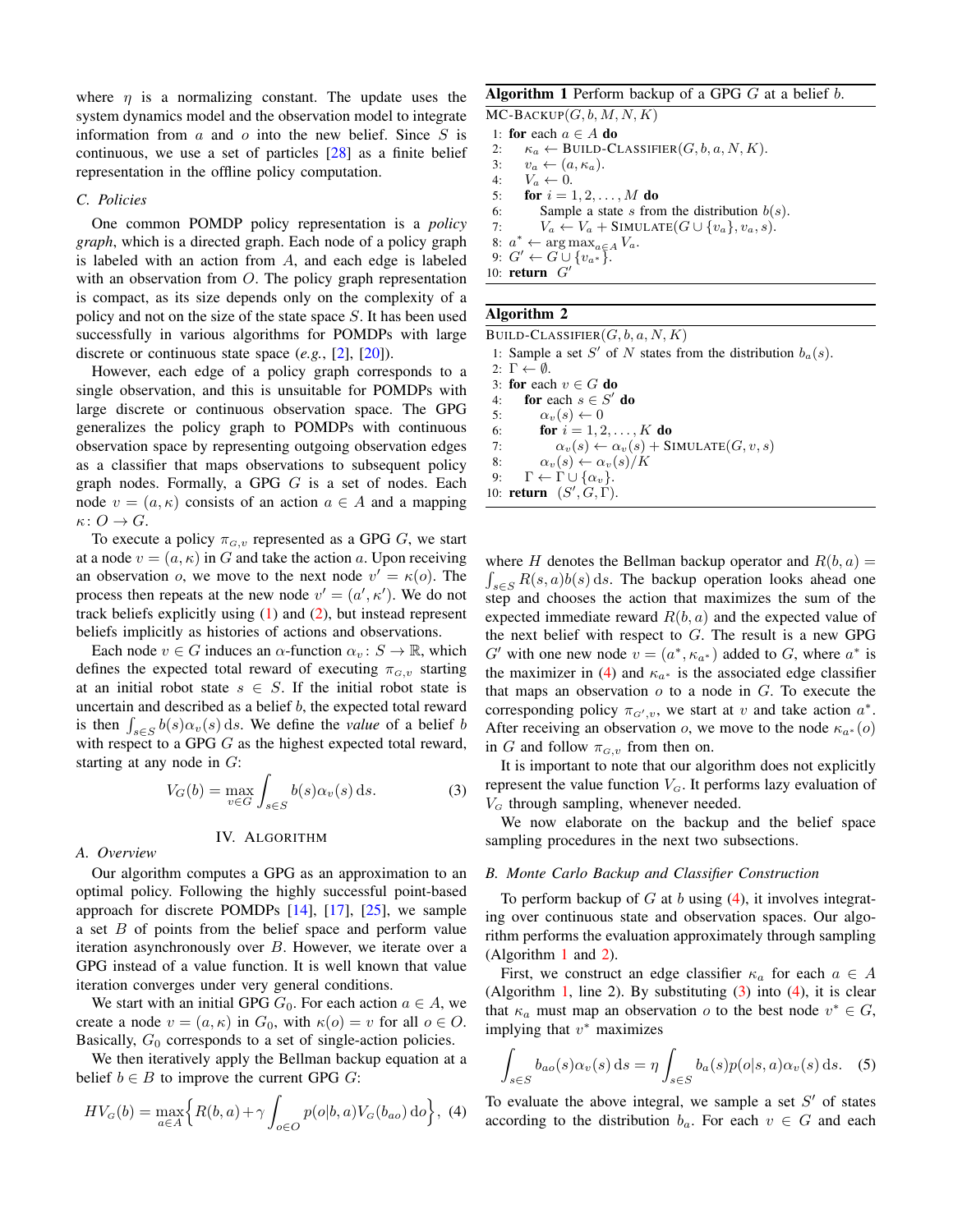sample  $s \in S'$ , we estimate the value of  $\alpha_v(s)$  with a set of Monte Carlo simulations. The procedure  $SIMULATE(G, v, s)$ starts at the initial state s and the node  $v = (a, \kappa)$  in G. To simulate taking action  $a$  in state  $s$ , it samples a state  $s'$  from the distribution  $T(s, a, s') = p(s'|s, a)$  and an observation o from the distribution  $Z(s', a, o) = p(o|s', a)$ . The process then repeats from the state s' and the node  $\kappa(o) \in G$ . The simulation length is chosen so that the estimation error is sufficiently small, as a result of the discount factor  $\gamma$ . We collect all the estimates together in

$$
\Gamma_{S',G} = \{ \alpha_v \mid \alpha_v \colon S' \to \mathbb{R} \text{ and } v \in G \}
$$

which basically contains sampled values of a set of  $\alpha$ functions. The tuple  $(S', G, \Gamma_{s', G})$  provides all the information necessary for constructing the classifier  $\kappa_a$ :

$$
\kappa_a(o) = \underset{v \in G}{\text{arg}\max} \sum_{s \in S'} p(o|s) \alpha_v(s), \tag{6}
$$

in which the sum approximates the integral in  $(5)$ . The values in  $\Gamma$  serve as the classifier coefficients.

Geometrically,  $\kappa_a$  maps an observation  $o$  to a *n*-dimensional feature vector  $[p(o|s_1), p(o|s_2), \ldots, p(o|s_n)]$  for  $s_i \in S'$  and then performs the classification in this feature space. Keep in mind, however, that the feature space is attached to a specific belief  $b_a$ , though we do not make the dependency explicit to simplify the notation.

Although a finite number of samples are used to construct  $\kappa_a$ , our analysis provides a uniform error bound on the classifier's performance for any  $\sigma$  from a continuous observation space (Theorem [1\)](#page-6-0).

After constructing  $\kappa_a$  for each  $a \in A$ , we perform another set of Monte Carlo simulations to find the best action  $a^*$  and the associated classifier  $\kappa_{a^*}$  (Algorithm [1,](#page-2-1) line 3–8), resulting in a new GPG node  $(a^*, \kappa_{a^*})$ .

Algorithm [1](#page-2-1) summarizes the backup procedure, which takes  $O(|A||G|NK + |A|M)$  simulations. Of the three parameters  $M, N$ , and  $K$  that control the number of simulations and samples, N dominates the running time. It also controls the quality of the computed policy, as it determines the representational complexity and the accuracy of classifiers.

# *C. Belief Space Sampling*

There are several approaches to sample the belief space [\[14\]](#page-7-3), [\[17\]](#page-7-4), [\[25\]](#page-7-5). For space limitation, we give a very brief description here, as it is not the main focus of this work. One approach is to spread samples evenly over the belief space B to cover it [\[17\]](#page-7-4). This is practical only if B is sufficiently small. Instead, we build a belief tree with an initial belief  $b_0$ as the root. Each belief  $b$  at a tree node has upper and lower bounds on its value. The lower bound is the value of b with respect to the current policy. To compute the upper bound, we relax the model, for example, by assuming the states are fully observable and solving the resulting MDP. To sample new beliefs, we traverse a single path down the tree in the direction that tends to shrink the gap between the upper and lower bounds at the root  $b_0$ . We then expand the leaf node

<span id="page-3-0"></span>TABLE I THE SIZE AND EXECUTION SPEED OF COMPUTED POLICIES.

| Task                    |     | G    | Speed (KHz) |
|-------------------------|-----|------|-------------|
| LOG                     | 50  | 1024 | 25.5        |
| intersection navigation | 500 | 20   | 17          |
| acrobot                 | 100 | 825  | 14.8        |

 $N$ : number of samples for each  $\alpha$ -function in the classifier

 $|G|$ : number of GPG nodes

Speed : policy execution speed in the number of GPG nodes processed per second

and add a new belief node to the tree. To perform backup, we retrace this path back to the root and invoke MC-BACKUP at each node along the way. See  $[14]$  or  $[25]$  for details.

# V. EXPERIMENTS

<span id="page-3-1"></span>We evaluated our algorithm on three tasks. In *linearquadratic-Gaussian (LQG) control*, we can solve for the optimal policy analytically and use it to calibrate the performance of the new algorithm. In *intersection navigation*, we investigate the benefit of sampling the observation space  $O$  during the policy computation, rather than discretizing  $O$  a priori. Finally, in *acrobot*, we use the algorithm for Bayesian reinforcement learning in order to handle model uncertainty.

# *A. LQG Control*

An LQG system is basically a POMDP with linear system dynamics, Gaussian noise, and a quadratic reward function. Our simple LQG problem is given by

$$
x_t = -x_{t-1} + u_{t-1} + w_t
$$

$$
y_t = x_t + v_t
$$

where  $x_t$ ,  $u_t$ , and  $y_t$  are the state, the action, and the observation at time t, and  $w_t \sim \mathcal{N}(0, 10)$  and  $v_t \sim \mathcal{N}(0, 10)$ represent zero-mean Gaussian system noise and observation noise. The goal is to minimize the infinite-horizon average cost  $C = \lim_{N \to \infty} \frac{1}{N} \sum_{t=0}^{N} (x_t^2 + u_t^2)$ . A linear feedback policy has the form  $u_t = \lambda \hat{x}_t$ , where  $\hat{x}_t$  is the estimated mean state at time t and  $\lambda$  is the control gain. The optimal policy has  $\lambda^* = 0.618.$ 

To recast the problem as a POMDP, we choose 17 equally spaced actions in the range  $[-24, 24]$  and set the discount factor to 0.99 to approximate the infinite-horizon cost function. The state space and the observation remain unchanged. The computed policy contains 1, 024 policy graph nodes.

We evaluated the POMDP policy and several linear feedback policies with different  $\lambda$  by performing 10,000 simulations for each. Fig. [2](#page-4-1) shows their costs and behaviors. The POMDP policy computation neither exploits the linearity of system dynamic nor possesses prior knowledge of the linear form of the optimal policy. Nevertheless, it discovers a policy that has a roughly linear form, up to action discretization and has a cost close to the minimum.

Table [I](#page-3-0) shows the size of policies computed for this and the other two tasks, and their execution speed. The running times are obtained on a PC with a 2.83 GHz CPU and 4 GB memory. In case of multiple policies computed, Table [I](#page-3-0) shows the results for the largest policy. The results confirm one main benefit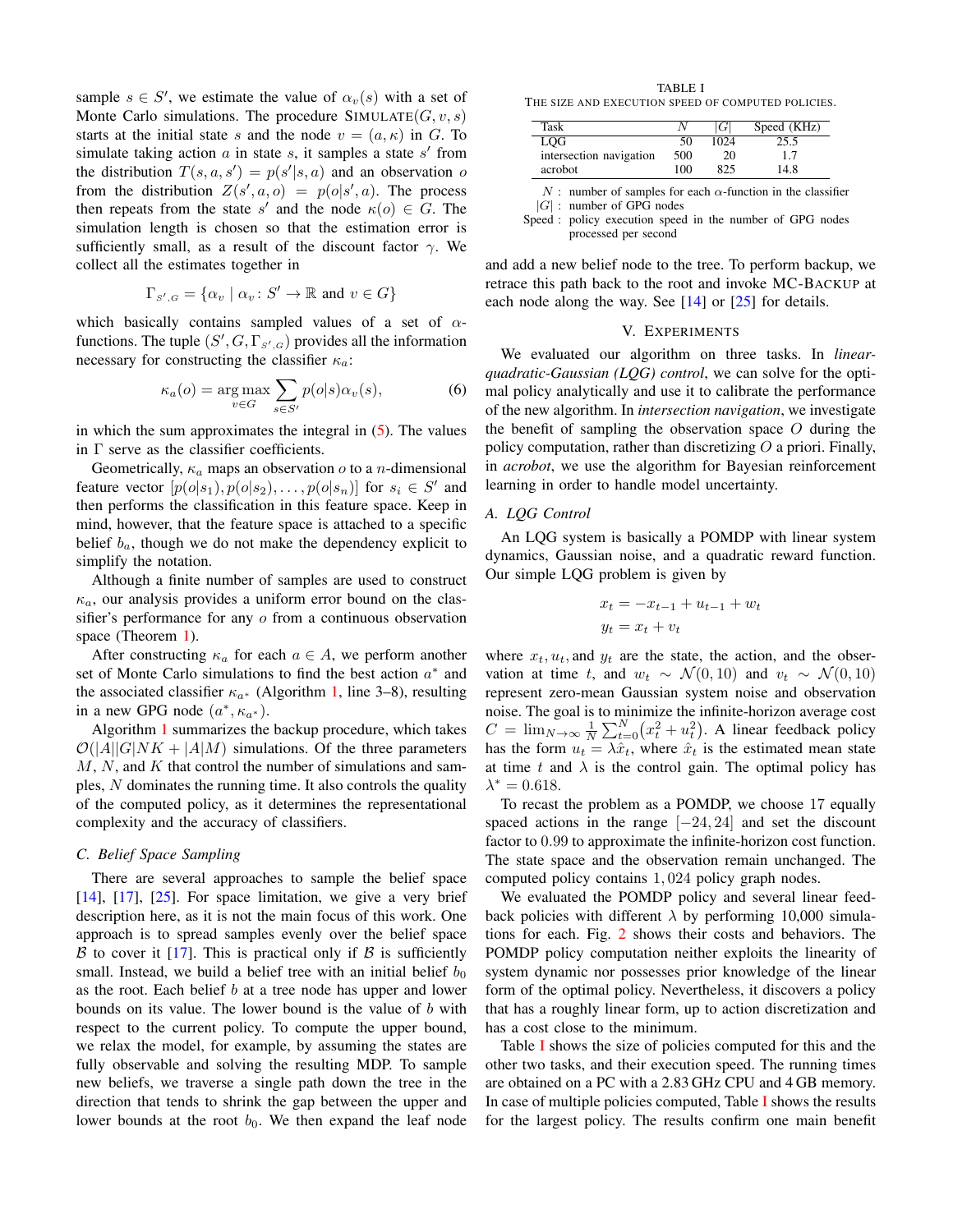

<span id="page-4-1"></span>Fig. 2. Comparing the LQG POMDP policy and the linear feedback policies. (*a*) Policy costs estimated from 10, 000 simulations. The dashed line indicates the cost of the POMDP policy. The curve plots the cost of linear feedback policies with different control gain  $\lambda$ . The standard errors of the estimated costs are all less than 1 and not visible on the plots. (*b*) Policy behaviors. For the POMDP policy, we plot the mean of the belief and the action associated with each policy graph node.

of the policy graph representation, very fast policy execution, which is important for some applications.

## <span id="page-4-0"></span>*B. Intersection Navigation*

Recall the example in Fig. [1.](#page-0-0) The autonomous vehicle *R*, in blue, stops at the intersection and waits for the other vehicle  $R'$ to clear before proceeding.  $R'$  cannot be localized accurately, as the measurements from *R*'s proximity sensor are noisy. *R* wants to go through the intersection as fast as possible, while maintaining safety. So it must carefully balance exploration and exploitation by hedging against the noisy observations.

Our main objective here is to investigate the effect of observation modeling on the policy and not necessarily a high-fidelity model for vehicle navigation. We make a few simplifications to stay on the main issue. Assume that the vehicles move within a lane. The state space  $S = [-10, 10]$ encodes the position of  $R'$ , which is sufficient to decide the action of *R*. The initial belief on the position of  $R'$  is uniform over [−10, 0]. *R* has two actions. WAIT keeps *R* stopped. GO moves *R* forward through the intersection. There is no emergency stop in our simple model. If *R* goes through the intersection successfully, it gets a reward 1. If a collision occurs, it gets a large penalty  $R_p$ . Hence the reward function

$$
R(s, a) = \begin{cases} 0 & \text{if } a = \text{WAIT} \\ 1 & \text{if } a = \text{GO and } s \notin [-1, 1] \\ -R_{\text{p}} & \text{if } a = \text{GO and } s \in [-1, 1] \end{cases}
$$

.

We tested two observation models. The first one follows the standard beam model for proximity sensing [\[28\]](#page-7-6). An observation  $o = (h_1, h_2, \ldots, h_{30})$  consists of readings along 30 beams equally spaced over 160◦ field of view. We quantize each reading  $h_i$  into a binary value:  $h_i = 1$  indicates that the *i*th beam hits  $R'$ , and  $h_i = 0$  indicates that the beam does not. There are false positives, due to unexpected obstacles, and false negatives, due to,  $e.g.,$  total reflection or glass. Let  $h_i^*$ denote true value for the ith beam. Our test uses a high-noise environment with  $p(h_i = 1 | h_i^* = 1) = 0.7$  and  $p(h_i = 0 | h_i^* = 1)$  $0) = 0.9$ . The beam model assumes that readings along the beams are independent:  $p(o|s, a) = \prod_{i=1}^{30} p(h_i|s, a)$  [\[28\]](#page-7-6).

The main difficulty with the beam model above is the high-dimensional observation space. With  $2^{30}$  observations,

<span id="page-4-2"></span>TABLE II PERFORMANCE COMPARISON OF POMDP POLICIES WITH TWO DIFFERENT OBSERVATION MODELS FOR INTERSECTION NAVIGATION.

|      | $\bar{R}_{\rm p}$                                     | Observation                                            | G                                                                      | Time                                                                                                                             | <b>Accident Rate</b>                                    |
|------|-------------------------------------------------------|--------------------------------------------------------|------------------------------------------------------------------------|----------------------------------------------------------------------------------------------------------------------------------|---------------------------------------------------------|
|      | 10                                                    | beam                                                   | 14                                                                     | $2.61 \pm 0.0095$                                                                                                                | $0.0029 + 0.00053$                                      |
|      |                                                       | ML                                                     | 78                                                                     | $4.65 + 0.0015$                                                                                                                  | $0.0160 + 0.00014$                                      |
|      | 100                                                   | beam                                                   | 20                                                                     | $3.12 \pm 0.014$                                                                                                                 | $0.0009 + 0.00030$                                      |
|      |                                                       | МL                                                     | 72                                                                     | 10.95±0.0037                                                                                                                     | $0.0034 \pm 0.00005$                                    |
|      | 1000                                                  | beam                                                   | 18                                                                     | $5.03 + 0.030$                                                                                                                   | $0.0002 + 0.00014$                                      |
|      |                                                       | МL                                                     | 41                                                                     | 12.92±0.00029                                                                                                                    | $0.0004 \pm 0.000021$                                   |
| b(s) | 0.20<br>0.15<br>0.10<br>0.05<br>0.00<br>$-8$<br>$-10$ | Time :<br>$-6$<br>$-2$<br>$\Omega$<br>$\boldsymbol{s}$ | 0.20<br>0.15<br>0.10<br>0.05<br>0.00<br>$-8$<br>$\mathcal{P}$<br>$-10$ | time to cross the intersection<br>0.20<br>0.15<br>0.10<br>0.05<br>0.00<br>$-6$<br>$-2$<br>$\Omega$<br>$\mathcal{P}$<br>$-4$<br>s | $-10$<br>$-8$<br>$\Omega$<br>$-2$<br>$\mathcal{P}$<br>s |
|      |                                                       | Fig. 3.                                                |                                                                        | Posterior beliefs $b_1$ , $b_2$ , and b, from left to right.                                                                     |                                                         |

<span id="page-4-3"></span>no POMDP algorithm can cope. To avoid direct reasoning with the high dimensional observation space, our second model calculates the maximum-likelihood (ML) location  $x$ of *R'* from  $o = (h_1, h_2, \ldots, h_{30})$ , with x discretized into bins  $X = \{-10, -9, \ldots, 9, 10\}$ . Specifically, we have  $x =$  $\zeta(o) = \arg \max_{x \in X} p(x|o) = \arg \max_{x \in X} p(o|x)p(x)/p(o),$ where the prior  $p(x)$  is uniform over X. We then use x as the observation for the POMDP model, resulting in only 21 observations in total. This drastic reduction in the number of observations, however, comes at a cost, as we see next.

For the beam model, our new algorithm was the only option available to solve the resulting POMDP. For the ML model, we used the MCVI algorithm [\[4\]](#page-7-12), which is specialized for continuous-state, discrete-observation POMDPs.

We solved several POMDP models with different values for the collision penalty  $R<sub>p</sub>$  and evaluated each computed policy with 1, 000, 000 simulations. The results are reported in Table [II.](#page-4-2) Clearly the new algorithm with the beam model achieved consistently better results with lower accident rate and faster crossing time.

The performance gap results from *information loss* during the maximum-likelihood calculation. To understand this, consider a particular state  $s = -4$  and choose two high-probability beam observations  $o_1$  and  $o_2$  from  $p(o|s = -4)$  such that  $\zeta(o_1) = \zeta(o_2) = x$ . That is, we have the same ML location estimate for both  $o_1$  and  $o_2$  and cannot differentiate them in the ML observation model. Now consider the posterior beliefs  $b_1$ ,  $b_2$ , and b (Fig. [3\)](#page-4-3) for  $o_1$ ,  $o_2$ , and x in their respective models, after *R* executes a single WAIT action and receives the observation. The posterior beliefs all have the same general shape. However, a careful comparison of  $b_1$  and  $b_2$  reveals a small secondary peak for  $b_2$  in the region  $[-1, 1]$ , indicating the likely presence of  $R'$  in the intersection. A good policy must handle this low-probability, but critical event properly. Otherwise the vehicle will either get into an accident or unnecessarily wait. However, the ML model provides the same observation x whether it is actually  $o_1$  or  $o_2$ , and the posterior belief *b* does not have a secondary peak. In general, there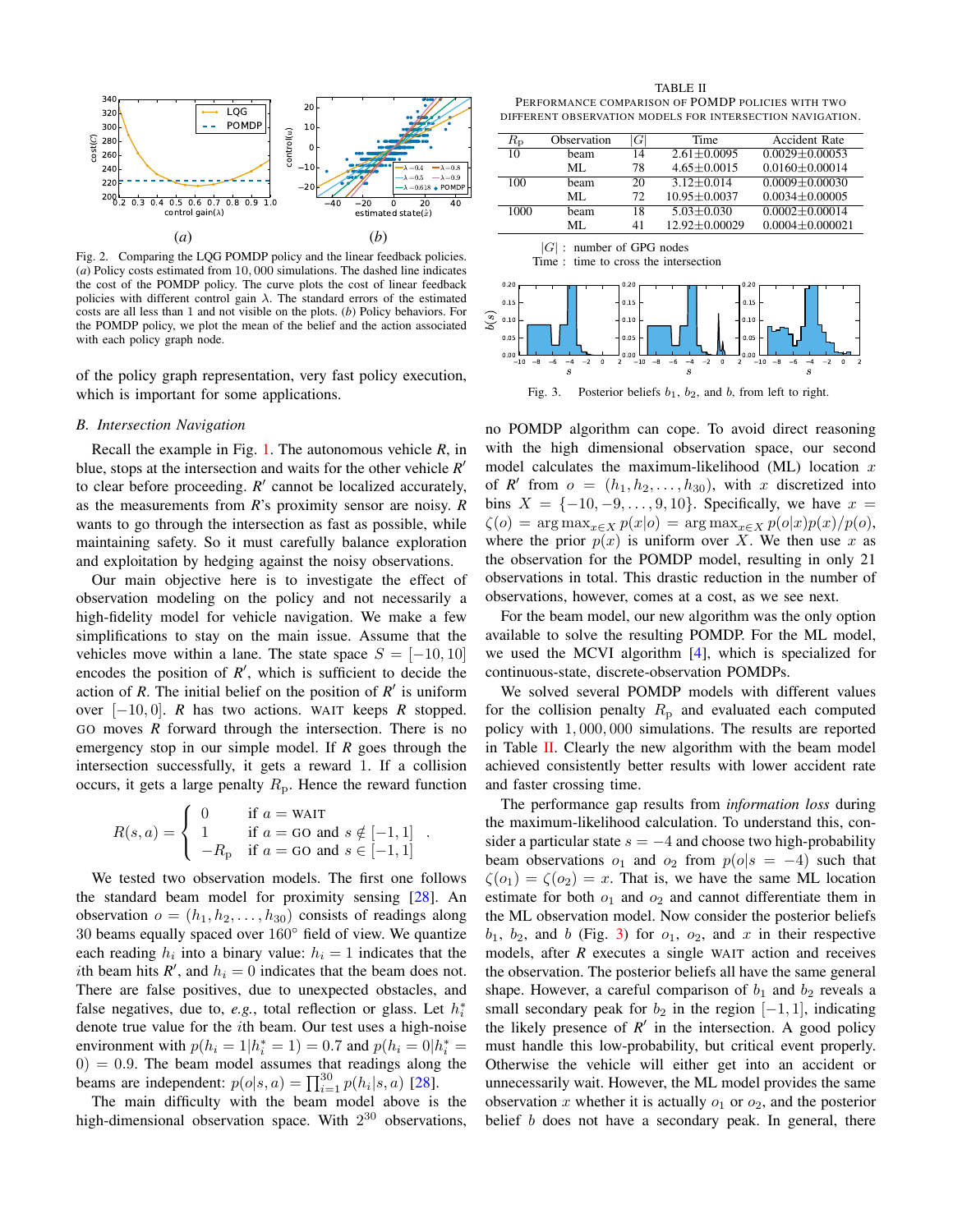

<span id="page-5-1"></span>Fig. 4. The acrobot is a two-link articulated robot actuated only at the joint connecting the two links and thus unactuated. It resembles a gymnast swing on a high bar. In the standard acrobot, each link has mass  $m = 1.0$  and length  $\ell = 1.0$ .

are  $2^{30}$  beam observations, but only 21 ML observations. Many beam observations map into the same ML observation and cannot be differentiated in the ML model. This loss of information is a main contributor of the performance gap.

# *C. Acrobot with Model Uncertainty*

Acrobot is a well-studied underactuated system (Fig. [4\)](#page-5-1). In the swing-up task, the acrobot must get its tip above the height 1.95 and achieve the almost fully stand-up configuration. Our acrobot variant assumes that a key model parameter, the mass  $m$  of the acrobot's second link, is not known exactly, thus introducing model uncertainty.

This task is particularly challenging, because the acrobot dynamics is sensitive to  $m$ . An open-loop control policy that successfully swings up an acrobot with  $m = 1.0$  fails completely on an acrobot with  $m = 1.01$  [\[3\]](#page-7-28). To succeed, a control policy must simultaneously learn the acrobot's unknown parameter and plan the actions under an uncertain model. We apply the model-based Bayesian reinforcement approach [\[8\]](#page-7-7) and formulate the task as a POMDP.

The POMDP state is  $s = (q_1, q_2, \dot{q}_1, \dot{q}_2, m)$ , where  $q_1, q_2 \in$  $[-\pi, \pi], \dot{q}_1 \in [-4\pi, 4\pi],$  and  $\dot{q}_2 \in [-9\pi, 9\pi]$  represent the joint angels and the angular velocities of the two links (Fig. [4\)](#page-5-1). All the state variables, including  $m$ , are continuous. The acrobot can apply a torque  $\tau \in \{-1, 0, +1\}$  at the elbow joint. We use the system dynamics equations in [\[26\]](#page-7-29) and assume no action noise. An observation consists of the two joint-angle values under Gaussian noise with variance 0.1. The angular velocities  $\dot{q}_1$  and  $\dot{q}_2$  and the model parameter m cannot be observed directly. The reward is 10 if the acrobot reaches the specified height, and 0 for other states and actions. The discount factor is 0.95. The initial belief for  $m$  is uniform over  $[0.95, 1.05]$ .

Our new algorithm can solve this POMDP without a priori discretization of the state and observation spaces. State space discretization is difficult in general, because it introduces modeling errors that are difficult to quantify. It is exacerbated here by the acrobot's sensitive non-linear dynamics. Observation space discretization is also difficult, as it may lose information and degrade the quality of the computed policy (Section [V-B\)](#page-4-0). We will see further evidence of the difficulty here.

We solved the acrobot POMDP with different values for the sampling parameter  $N$  and evaluated each resulting policy with 10, 000 simulations. For comparison, we also evaluated an oracle policy, for which the model parameter  $m$  and the system state are fully observable. Table [III](#page-5-2) shows that a relatively small  $N$  is sufficient to produce a good policy in this case. Increasing  $N$  consistently improves the results, as  $N$ controls the accuracy of edge classifiers and, in turn, policies.

Fig. [5](#page-5-3) visualizes a particular edge classifier  $\kappa$  from the policy with  $N = 100$ . Each point in the plot represents an

<span id="page-5-2"></span>TABLE III THE PERFORMANCE OF ACROBOT POMDP POLICIES WITH DIFFERENT VALUES OF SAMPLE PARAMETER N.

| Policy       | N   | G   | Average Height              |
|--------------|-----|-----|-----------------------------|
| oracle       |     |     | $1.97 \pm 0.0000$           |
| <b>POMDP</b> | 100 | 825 | $1.90 + 0.0021$             |
|              | 50  | 871 | $1.87 + 0.0027$             |
|              | 25  | 591 | $1.86 + 0.0029$             |
|              | 10  | 815 | $1.84 + 0.0031$             |
|              | 5   | 123 | $1.78 \pm 0.0036$           |
|              | 3   | 244 | $1.66 \pm 0.0144$           |
|              |     |     |                             |
|              |     |     |                             |
| 0.02         |     |     | $v_{0}$<br>$\overline{v}_1$ |
| 0.00         |     |     | v <sub>2</sub>              |
| S,           |     |     | $v_{2}$                     |
| $-0.02$      |     |     | $v_4$                       |
| $-0.04$      |     |     | $v_{\scriptscriptstyle 5}$  |
|              |     |     |                             |

<span id="page-5-3"></span> $0.06 - 0.05 - 0.04 - 0.03 - 0.02 - 0.01$  0.00

Fig. 5. Visualization of an edge classifier  $\kappa$ . Each point is a sampled observation o and colored according to the output GPG node  $\kappa(o)$ .

observation o collected from a simulation trace going through  $\kappa$ . The point is colored according to the output GPG node  $\kappa(o)$ . The observations fall into 6 classes, with very different sizes. The smallest one has width about 0.001. To obtain the same result with a regular discretization of the observation space, we have to use very fine resolution, roughly 0.001, in order to capture the small classes sandwiched between large ones. The resulting 1, 000, 000 observations are beyond the reach of any discrete POMDP algorithm.

This example confirms again the difficulty of observation discretization. In practice, some observation discretization or aggregation is probably necessary. However, a priori discretization without a good understanding of its effect should be avoided. The new algorithm helps to reduce the need for aggressive discretization.

# VI. ANALYSIS

<span id="page-5-0"></span>In this section, we analyze the approximation errors of our algorithm as a result of Monte Carlo sampling and provide a bound on its performance.

The analysis consists of four main steps showing that

- 1. given  $G, b$  and  $a$ , Algorithm [2](#page-2-2) produces a classifier with uniformly bounded error for every observation  $o \in O$ with high probability, if sample sizes  $N$  and  $K$  are sufficiently large;
- 2. for a given node  $v \in G$ , the same error integrated over all observations remains bounded, due to the uniform bound from the previous step (Theorem [1\)](#page-6-0);
- 3. given  $G$  and  $b$ , the approximation error for a single backup (Algorithm [1\)](#page-2-1) is bounded with high probability if  $M$ ,  $N$ , and  $K$  are sufficiently large (Theorem [2\)](#page-6-1);
- 4. finally, the accumulated approximation error after many backup steps is bounded with high probability, provided the sampled beliefs  $B$  approximate  $B$  well (Theorem [3\)](#page-7-30).

We then conclude that the computed GPG converges to an optimal policy when  $M$ ,  $N$ , and  $K$  are sufficiently large.

In the following analysis, we assume  $R(s, a) \le R_{\text{max}}$  and  $Z(s, a, o) = p(o|s, a) \le P_{\text{max}}$  for all  $s \in S$ ,  $a \in A$ , and  $o \in O$ .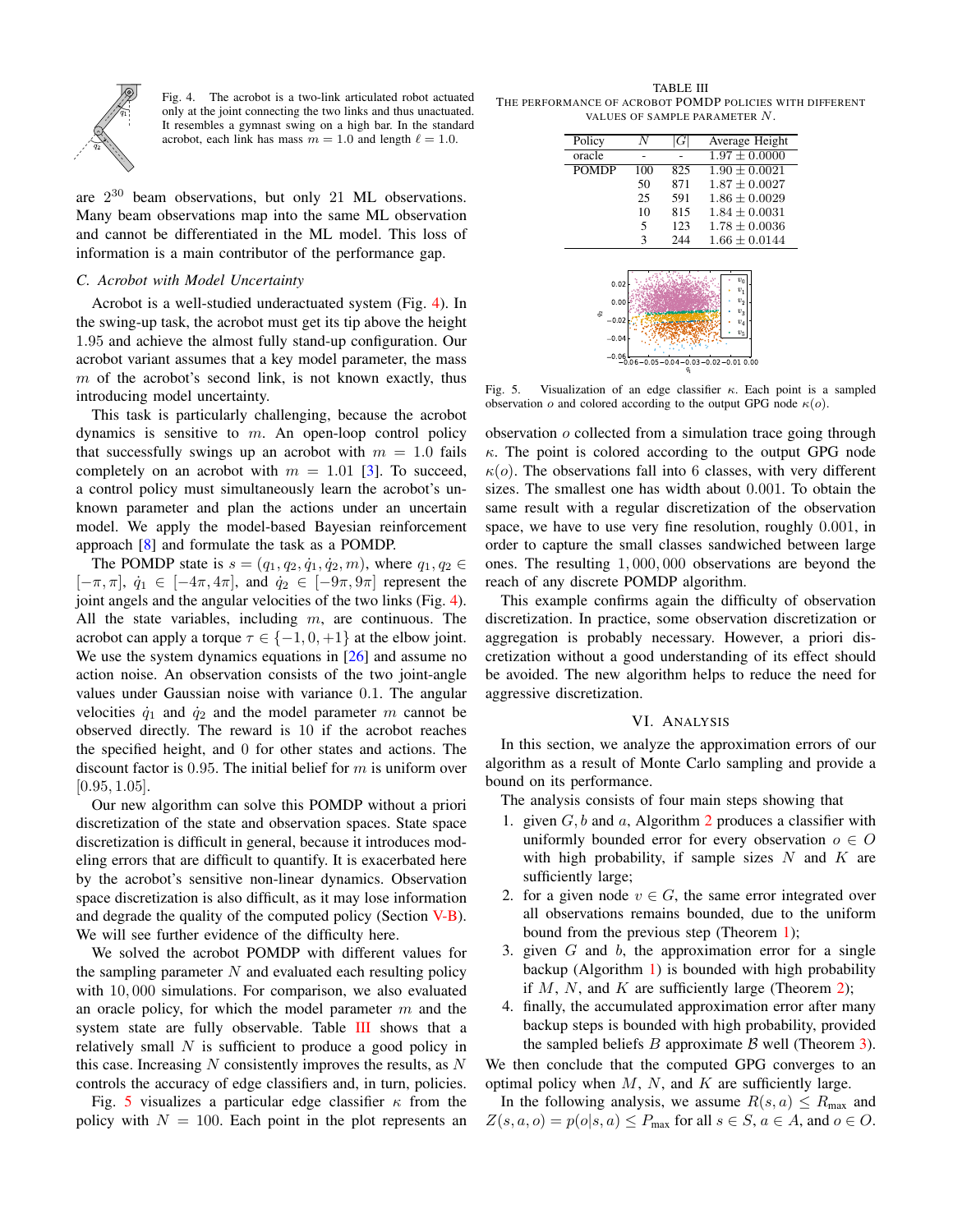Define  $V(b, a, o, v)$  to be the expression in [\(5\)](#page-2-4):

$$
V(b, a, o, v) = \int_{s \in S} b_a(s) p(o|s, a) \alpha_v(s) ds.
$$
 (7)

Given belief b and  $a \in A$ , the optimal classifier  $\kappa_{ba}^*(o)$ produces a node v that maximizes  $V(b, a, o, v)$ . By [\(6\)](#page-3-1), Algorithm [2](#page-2-2) computes a classifier  $\kappa_{ba}(o)$  that produces a node maximizing a sampled approximation of [\(7\)](#page-6-2)

$$
\hat{V}(b, a, o, v) = \frac{1}{|S'|} \sum_{s \in S'} p(o|s, a) \alpha_v(s).
$$
 (8)

We define the error in step 1 as  $|V(b, a, o, \kappa_{ba}(o))|$  –  $V(b, a, o, \kappa_{ba}^*(o))$ , for a fixed observation o. In step 2, we integrate over all  $o \in O$ . Define

$$
V(b, a, \kappa) = R(b, a) + \gamma \int_{o \in O} V(b, a, o, \kappa(o)) \, do. \tag{9}
$$

The error for step 2 is then  $|V(b, a, \kappa_{ba}) - V(b, a, \kappa_{ba}^*)|$ .

To analyze this error, we need to characterize the complexity of observation functions using a notion called the *covering number*. Let X denote a set of points in  $\mathbb{R}^n$ . Given  $\epsilon > 0$ , a finite subset  $Y \subset \mathbb{R}^n$  *covers*  $\overline{X}$ , if for every  $x \in X$ , there exists  $y \in Y$  with  $||x-y|| < \epsilon$ , where  $||x-y|| = \frac{1}{n} \sum_{i=1}^{n} |x_i - y||$  $y_i$ . The covering number  $\mathcal{C}(\epsilon, X)$  is the minimum number of points required to cover X.

Now consider a set of observation functions,  $\mathbf{F}_a = \{f_{a,o} | \}$  $f_{a,o}(s) = p(o|s,a), o \in O$  for some action  $a \in A$ . Let  $\overline{s} =$  $(s_1, s_2, \ldots, s_N)$  be a sequence of N states sampled uniformly at random from S, and  $\mathbf{F}_{a|\bar{s}} = \{ (f(s_1), f(s_2), \dots, f(s_N)) |$  $f \in \mathbf{F}_a$ . In our analysis, we bound the complexity of observation functions by the maximum covering number

$$
C_Z(\epsilon, N) = \max_{a \in A} \sup_{\bar{s} \in S^N} C(\epsilon, \mathbf{F}_{a|\bar{s}}). \tag{10}
$$

Let

$$
\rho_N(\epsilon,\tau) = \frac{2048(P_{\text{max}}R_{\text{max}})^2}{\epsilon^2(1-\gamma)^2} \left( \ln \left( 4|G|\mathcal{C}_Z\left(\frac{\epsilon(1-\gamma)}{32R_{\text{max}}},N\right) \right) - \ln \tau \right).
$$

The following theorem bounds the error between the optimal classifier and the approximate classifier computed.

<span id="page-6-0"></span>**Theorem 1.** *Given a policy graph*  $G, b \in \mathcal{B}, a \in A$ *, a set* S <sup>0</sup> *of* N *states sampled independently from* S *according to*  $p(s|b, a)$ , and a permissible class<sup>[1](#page-6-3)</sup> of observation functions,

$$
p(|V(b, a, \kappa_{ba}) - V(b, a, \kappa_{ba}^*)| > \epsilon) \le \tau \tag{11}
$$

*for any*  $\epsilon, \tau > 0$ *, if*  $N \geq \rho_N(\epsilon, \tau)$ *.* 

The theorem assumes that the observation space  $O = [0, 1]^n$ , *i.e.*, an *n*-dimensional unit hypercube with the Euclidean metric. To simplify the presentation, we ignore the error of estimating  $\alpha(s)$  with K Monte Carlo simulations (Algorithm [2\)](#page-2-2). This error can be made arbitrarily small with sufficiently large  $K$ .

For the approximation error to converge to 0, Theorem [1](#page-6-0) requires that for any  $\epsilon > 0$ ,  $C_z(\epsilon, N) e^{-C\epsilon^2 N} \to 0$ , as  $N \to \infty$ ,

<span id="page-6-5"></span><span id="page-6-2"></span>

Fig. 6. Empirical convergence rates with respect to  $N$ . A solid line indicates the average total reward obtained from 100,000 simulations. A dashed line the average total reward obtained from<br>indicates the best-fit curve  $a/\sqrt{N} + b$ .

for a constant  $C$ . This condition is satisfied by many common classes of functions (see [\[10\]](#page-7-31) ), *e.g.*, the set of Gaussian functions  $\mathbf{G} = \{g_o(s) | g_o(s) = e^{-(s-o)^2}, s \in [0,1], o \in [0,1] \}.$ Consider two functions from G:  $e^{-(s-o)^2}$  and  $e^{-(s-(o+\epsilon))^2}$ . By the Mean Value Theorem, for any  $\epsilon > 0$ ,

<span id="page-6-4"></span>
$$
|e^{-(s-o)^2} - e^{-(s-(o+\epsilon))^2}| = |\epsilon \cdot 2(s-c)e^{-(s-c)^2}| \le \epsilon, \tag{12}
$$

for some  $c \in (0, 0 + \epsilon)$ . Since [\(12\)](#page-6-4) holds for any s, we have  $\mathcal{C}(\epsilon, N) \leq 1/\epsilon$ . Finally, it is easy to show that  $\mathcal{C}(\epsilon, N) e^{-C\epsilon^2 N} \le (1/\epsilon) e^{-C\epsilon^2 N} \to 0 \text{ as } N \to \infty.$ 

In our setting, when the covering number  $\mathcal{C}_z(\epsilon, N)$  grows slowly with  $\epsilon$  and  $N$ , the approximation error decreases at the rate of  $\mathcal{O}(1/\sqrt{N})$  approximately. Figure [6](#page-6-5) shows the empirical convergence rates for the intersection navigation and acrobot swing-up tasks. They correlate well with the theoretical analysis.

Theorem [1](#page-6-0) bounds the error of a classifier computed for a given action. Algorithm [1](#page-2-1) then performs backup and constructs the best policy graph node by selecting from the  $|A|$  candidate action-classifier combinations by Monte Carlo simulation. Simulation introduces additional error in the backup.

In step 3, we bound the error of approximate backup:  $|HV(b) -HV(b)|$ , where  $HV(b)$  denotes the exact backup using [\(4\)](#page-2-0) and  $\hat{H}V(b)$  denotes the approximate backup produced by Algorithm [1.](#page-2-1) Let

$$
\rho_M(\epsilon,\tau) = \frac{(P_{\text{max}}R_{\text{max}})^2}{2\epsilon^2(1-\gamma)^2} (\ln 2 - \ln \tau).
$$

The following theorem bounds the error of a single step of point-based backup, as computed in Algorithm [1.](#page-2-1) The error has two parts, one part from errors in step 1 and 2 and the other part from Monte Carlo evaluation of the classifiers (Algorithm [1,](#page-2-1) line 5–7).

<span id="page-6-1"></span>**Theorem 2.** Given a policy graph G, a belief  $b \in$ B*, and a permissible class of observation functions,* MC-BACKUP(G, b, M, N, K) *produces an improved policy graph such that for any*  $\epsilon, \tau > 0$ *,* 

$$
p(|HV(b) - \hat{H}V(b)| > \epsilon) \le \tau
$$

*if*  $N \ge \rho_N(\epsilon/5, \tau/2|A|)$  *and*  $M \ge \rho_M(\epsilon/5, \tau/2|A|)$ *.* 

Finally, in step 4, we combine all sources of error. We analyze the case where the algorithm runs synchronous MCbackup on a sampled belief set  $B \subset B$  for t iterations. Let  $\delta_B = \sup_{b \in \mathcal{B}} \min_{b' \in B} \int_s |b(s) - b'(s)| ds$  denote the largest distance for any belief in  $\beta$  to its nearest point in the set

<span id="page-6-3"></span><sup>&</sup>lt;sup>1</sup>Measurability conditions that usually hold in practice (see [\[10\]](#page-7-31)).